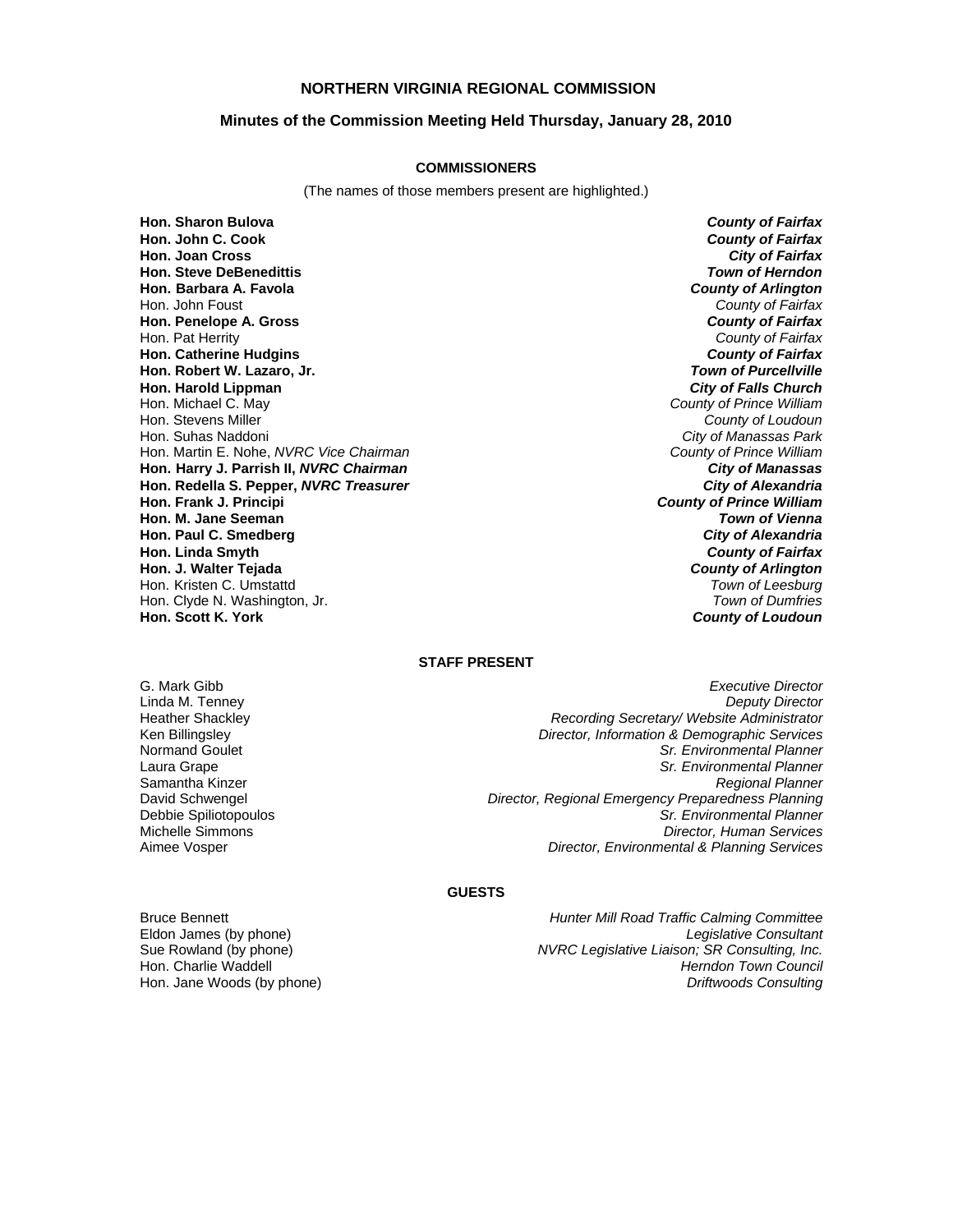| Summary Minutes of the Commission<br>January 28, 2010 |                                                                                                                                                                                                                                                                                                                                                                                                                                                                                                                                       |
|-------------------------------------------------------|---------------------------------------------------------------------------------------------------------------------------------------------------------------------------------------------------------------------------------------------------------------------------------------------------------------------------------------------------------------------------------------------------------------------------------------------------------------------------------------------------------------------------------------|
| Page 2<br><b>CALL TO ORDER</b>                        | Chairman Parrish called the meeting to order at 7:32 p.m.                                                                                                                                                                                                                                                                                                                                                                                                                                                                             |
| <b>PLEDGE OF</b><br><b>ALLEGIANCE</b>                 | The Pledge of Allegiance was recited by all present.                                                                                                                                                                                                                                                                                                                                                                                                                                                                                  |
| <b>ROLL CALL</b>                                      | The roll was called and all members present or absent were noted for the record.                                                                                                                                                                                                                                                                                                                                                                                                                                                      |
| APPROVAL OF<br><b>MINUTES</b>                         | Commissioner Favola moved approval of the minutes of the October 22, 2009, meeting of<br>the Commission and the minutes of the December 17, 2009, meeting of the Executive<br>The motion was seconded and approved with Commissioner Lippman<br>Committee.<br>abstaining.                                                                                                                                                                                                                                                             |
| <b>LEGISLATIVE</b><br><b>REPORT</b>                   | Commissioner Gross, Legislative Committee Chairman, noted that an NVRC 2010<br>Legislative Program Status Report was on the table and that Legislative Consultants Sue<br>Rowland, Jane Woods and Eldon James were joining the meeting by telephone.<br>Commissioner Gross asked Ms. Rowland to review the package with the Commission,<br>highlighting various bills of interest. Lengthy discussion ensued regarding the following<br>proposed legislation:                                                                         |
| SB 413                                                | Eliminates the requirement that every three years a census of all school-age persons<br>residing within each school division take place. Also eliminates all related requirements<br>regarding appointment and compensation of persons taking census, agents, and census<br>results. The bill also amends the procedure regarding sales and use tax distribution to<br>localities so that distribution is based on the average daily membership of the school<br>division rather than the school-age population of a school division. |

Ms. Rowland explained the possible effects of this bill. There are 97 "gainers" and 40 "losers," and Northern Virginia is among the biggest losers, with the top localities that stand to lose being Fairfax, Loudoun and Prince William Counties. Total loss from Northern Virginia would be more than \$120 million. Commissioner Gross asked that Commissioners around the table comment on this proposed legislation.

The following points were raised during this roundtable discussion:

- Although the current formula is not advantageous to Northern Virginia, it has been relied upon;
- Fairfax is making the opposition to this legislation a major priority and is looking into legal recourse;
- Other jurisdictions outside of Northern Virginia would also be impacted, including Stafford, Fauquier, Frederick, Spotsylvania, Clark, Bristol and Culpeper, so there may be lots of support in opposition to this bill;
- This bill proposes to save \$30 million in the state budget while Northern Virginia would lose \$120 million as a result;
- Jurisdictions did not expect the budget total would remain the same, but changing the index was completely unexpected;
- Focus of opposition efforts should be on the Governor;
- It is uncertain, at this point, whether this would be a permanent or temporary change;
- This bill equates a school division of a large size with that of a small size.

Several suggestions were made as to how to voice opposition:

- VACo conference call on January 29, 2010, (tomorrow) and would like to ask that they take a position to honor this year's numbers in the Local Composite Index (LCI). It was felt that this falls within existing VACo priorities;
- VML should be approached as well;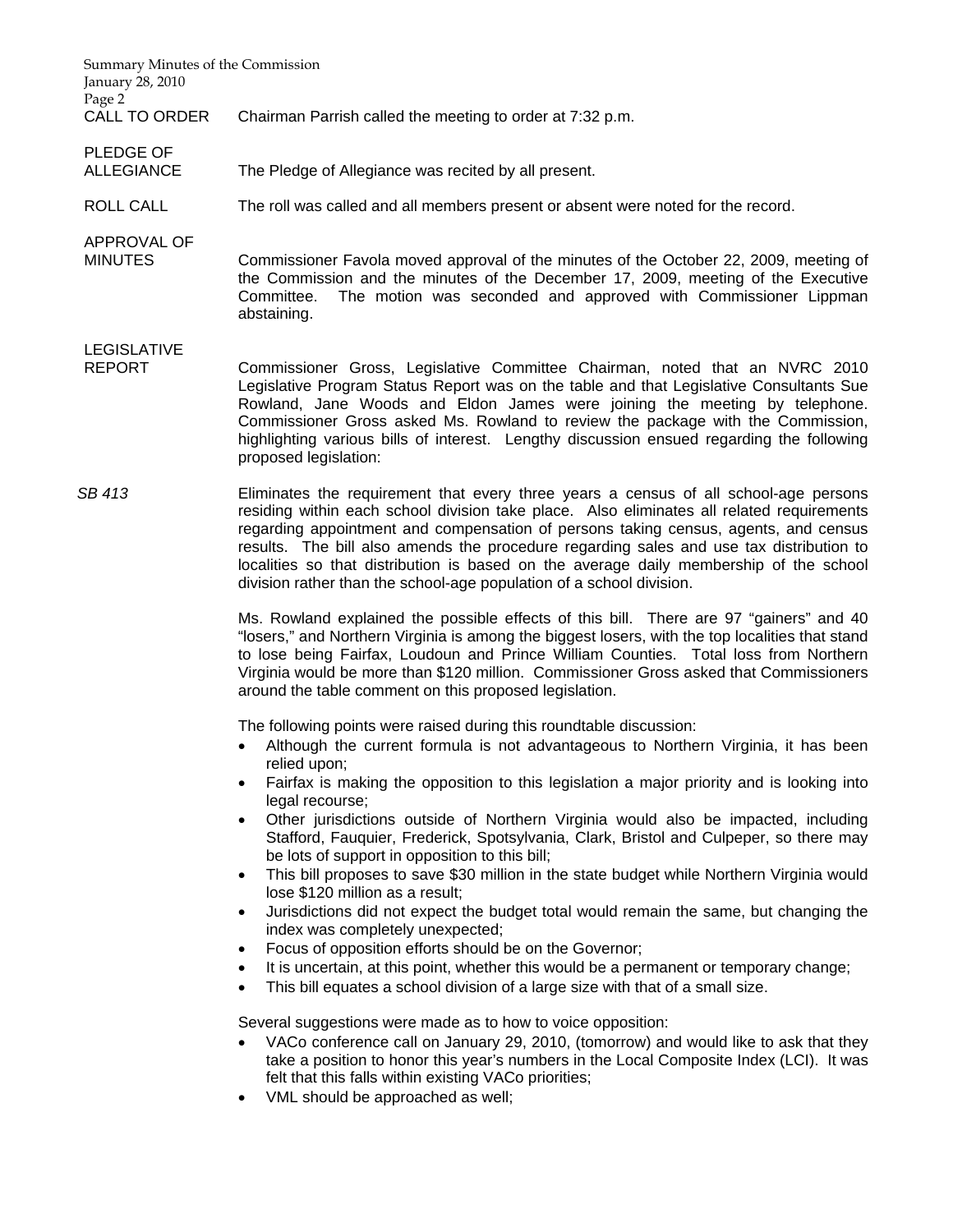- Commissioner York sent an email to his constituents, asking them to contact the Governor about this issue. He asked other Commission members to do the same with their constituents;
- There may be an opportunity to speak with the Governor and the Secretary of Education as both will be at Falls Church High School on Wednesday, February 3;
- The Governor is also coming to Loudoun County for a chamber luncheon, and Commissioner York is working to have an opportunity to talk with the Governor at that time.

These follow-up points were made:

- Chairman Parrish noted that the Governor was invited to be here at tonight's meeting;
- Mr. Gibb added that he had received a call from the Governor's scheduler saying he'd like to come up and talk with the Commission about education and transportation, and it is hoped that this may be scheduled soon;
- Commissioner Favola asked Ms. Rowland to send her talking points in preparation for the VACo conference call tomorrow;
- Commissioner York will email a copy of the Mayors and Chairs letter to the Governor to NVRC staff for distribution to Commission members;
- Ms. Rowland said she would send a fiscal analysis to Mr. Gibb to forward to the Commission.
- *VML/VACo Letter* Copies of a letter from the Executive Directors of VML and VACo were placed on the table. This letter, addressed to Speaker of the House William J. Howell, requested that all legislation that negatively affects local revenues be held until an overall budget strategy is developed. The letter included a partial listing of the bills in the House that negatively affect local revenues or place new responsibilities on local governments.

Commissioner Gross thanked the legislative consultants for their time and efforts. Commissioner Gross further noted that Ms. Rowland will provide an updated status report prior to VML/VACo Day on February 11. It was noted that VML/VACo Day is of great benefit and all were encouraged to attend.

Chairman Parrish thanked Commissioner Gross, Ms. Rowland, Ms. Woods, and Mr. James.

CONSENT AGENDA Commissioner Bulova moved approval of the Consent Agenda, consisting of the Financial Reports for November 2009. The motion was seconded and unanimously carried.

**RESOLUTION** 

NO. P10-11 ESTABLISHMENT OF SMALL PURCHASES POLICY

 Mr. Gibb explained that this resolution establishes a written small purchase policy for the Commission. This policy is consistent with member governments' policies and the Virginia Public Procurement Act and will allow the Commission to establish small purchase procedures without competitive bids or competitive negotiation for single or term contracts, provided the aggregate or sum of all phases is not expected to exceed \$50,000.

 Commissioner York moved adoption of Resolution No. P10-11. The motion was seconded and carried unanimously.

RESOLUTION

NO. P10-12 SUPPORT OF NATIONAL CAPITAL REGION LAND CONSERVATION ACT

 Mr. Gibb explained that this resolution authorizes the Chairman to send a letter to Rep. Jim Moran in support of H.R. 2986 which would establish U.S. Department of Interior grants to assist in the acquisition of land for use as parks, open space, and green space corridors linking public lands, as well as for regional planning that supports these purposes.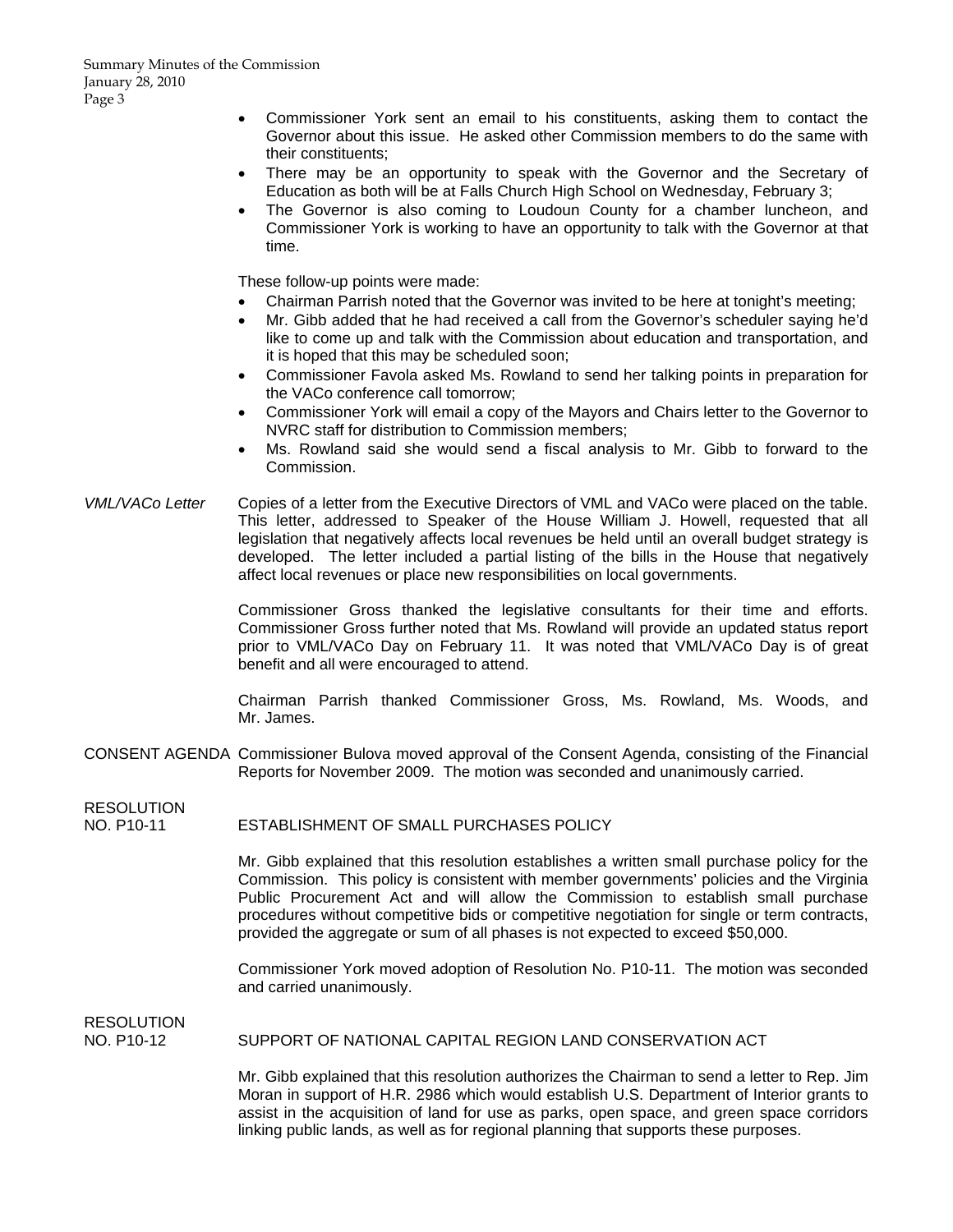Summary Minutes of the Commission January 28, 2010 Page 4

> Commissioner Gross moved adoption of Resolution No. P10-12. The motion was seconded and carried unanimously.

## EXECUTIVE DIRECTOR'S

REPORT Mr. Gibb distributed a copy of his report, which included updates on:

- State Budget Amendment impacting NVRC
- Purcellville/Loudoun Charrette
- Regional Comprehensive Services Act
- Energy Efficiency Retrofit Program Grant
- Upcoming Dates—February 2010
- 2009 Community Energy Planning Mission Presentation
- Northern Virginia Waste Management Survey

The following are highlights of his presentation:

- **State Budget Amendment impacting NVRC**. Mr. Gibb called attention to a chart prepared by NVRC staff (placed on the table), showing local and state funding for NVRC from 1978 to 2011. The budget introduced by Governor Kaine reduces the base appropriation for all PDCs by 15% and eliminates the supplemental appropriations to four PDCs, including NVRC. NVRC's appropriation would drop 47%. Senator Colgan has introduced a budget amendment that would restore \$150,000 of NVRC's potential loss, providing an appropriation of \$372,774. Mr. Gibb asked for jurisdictional support of this budget amendment.
	- o Commissioner Bulova made a motion that a letter signed by the Chairman supporting Senator Colgan's budget amendment be sent to the members of the Northern Virginia Delegation and the Appropriations and Finance Committees. The motion was seconded and carried unanimously.
	- o Commissioner York will coordinate the preparation of a similar letter from the Mayors and Chairs Committee.
- **Energy Efficiency Retrofit Program Grant**. Mr. Gibb noted that this proposal was approved by the Executive Committee in December and, if awarded, would provide \$61.3 million for achieving greater energy efficiency in area buildings, both residential and commercial. Partners in this proposal include General Electric, BB&T Bank, Federated Power, Northern Virginia Community College and Virginia Tech. This proposal has also received support from the State. Mr. Gibb further noted that training would be provided through the community college system. Staff anticipates that a decision will be made next month.
	- o In response to a question from Commissioner Gross, Mr. Gibb replied that this is not a program where the local jurisdictions would be required to be loan servicers; the arrangements would be private.
	- o Commission Favola added that NVRC would be the recipient of funding that would go to the banks to write down interest on loans they approve. NVRC's responsibility would be to market the program.
	- o In response to a question from Commissioner Favola about whether this money would be available to local governments for public buildings, Ms. Vosper replied staff is awaiting an answer for this question.
- **2009 Community Energy Planning Mission Presentation**. Mr. Gibb noted that last month, Loudoun County adopted the first energy plan that was modeled on what has been learned from our European friends. Mr. Gibb then asked Aimee Vosper, the Commission's Director of Environmental and Planning Services, to provide the Commission with a presentation about the community energy planning mission trip to Finland and Germany last month. Copies of the presentation, along with other trip materials, were made available in the lobby outside the conference room. Ms. Vosper noted that a full trip report, including a photo CD, will be given to Commission members next week.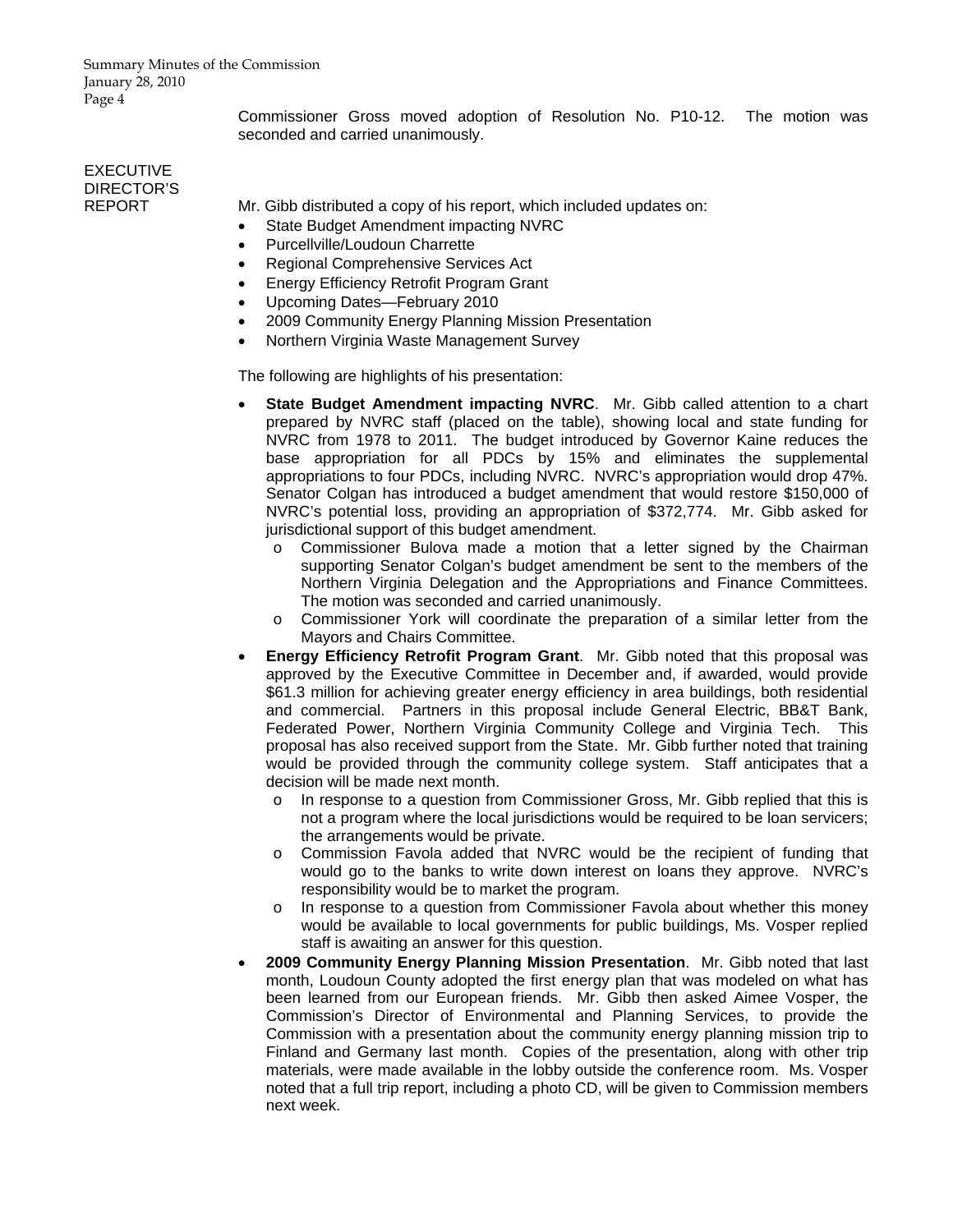- o In response to a question from Commissioner Principi about the amount of wind power used, Mr. Gibb replied that 47% of power is renewable energy. Ms. Vosper will research this statistic for wind alone.
- o Commissioner Favola suggested that NVRC staff offer to make this presentation to boards and councils in the region. Doing this would help give NVRC some recognition in the region.
- o Commissioner Bulova noted that Fairfax County has a commission focused on economic recovery. This might be a good presentation to make at that level. This commission is comprised of board members as well as staff.
- **Northern Virginia Waste Management Survey.** Mr. Gibb noted that a copy of the *Executive Summary for the Survey of Public Waste Services in the Washington Metropolitan Region* was placed on the table. The full report, as well as copies of the most recent NVironment newsletter, was made available in the lobby.

# CHAIRMAN'S

REPORT Chairman Parrish introduced the topic of a Commission strategic planning retreat. In response to a request from the Chairman, Commissioner York explained some of the impetus for such a retreat, which would serve to answer questions and discuss topics such as:

- What do we do visibly as an organization?
- Where are we going as an organization?
- How do we address the regional difficulty of finding individuals willing to fill vacant seats on the various regional boards?
- How do we consolidate ourselves regionally?

 There was much discussion on this issue, with the consensus in support of such a retreat. Similar comments made by several Commission members included:

- NVRC provides a unique opportunity for its members, especially to discuss topics that are not the focus of other bodies;
- Connections made at the Commission are "priceless";
- Following the reorganization in 2005, it may be time to set next steps;
- There is an overlap with a number of regional groups and ways to be more efficient should be discussed;
- Discussion should include a vision of what we are seeking, who is our audience, and what is our purpose; need to sort out the commonalities we are seeking and not just who represents us;
- The retreat should include information about the past including what the impediments have been;
- The retreat should consider where NVRC has been effective, what flexibility exists within our bylaws, and that we have lawyers present in an advisory capacity;
- Discussion on what other PDCs do for their strategic planning.

 Chairman Parrish noted that there seemed to be great support for a strategic planning retreat; staff will work towards that end and report back to the Commission.

# RESOLUTION

NO. P10-13 AUTHORIZATION TO SIGN A LETTER OF AGREEMENT FOR SOCIAL MARKETING **SERVICES** 

> Mr. Gibb explained that this resolution authorizes the Executive Director to execute a sole source letter of agreement with Water Words that Work, LLC for social marketing services in support of the 2010 Northern Virginia Clean Water Partners Regional Stormwater Education Campaign for an amount not to exceed \$55,000.

> Commissioner Cook moved adoption of Resolution No. P10-13. The motion was seconded and carried unanimously.